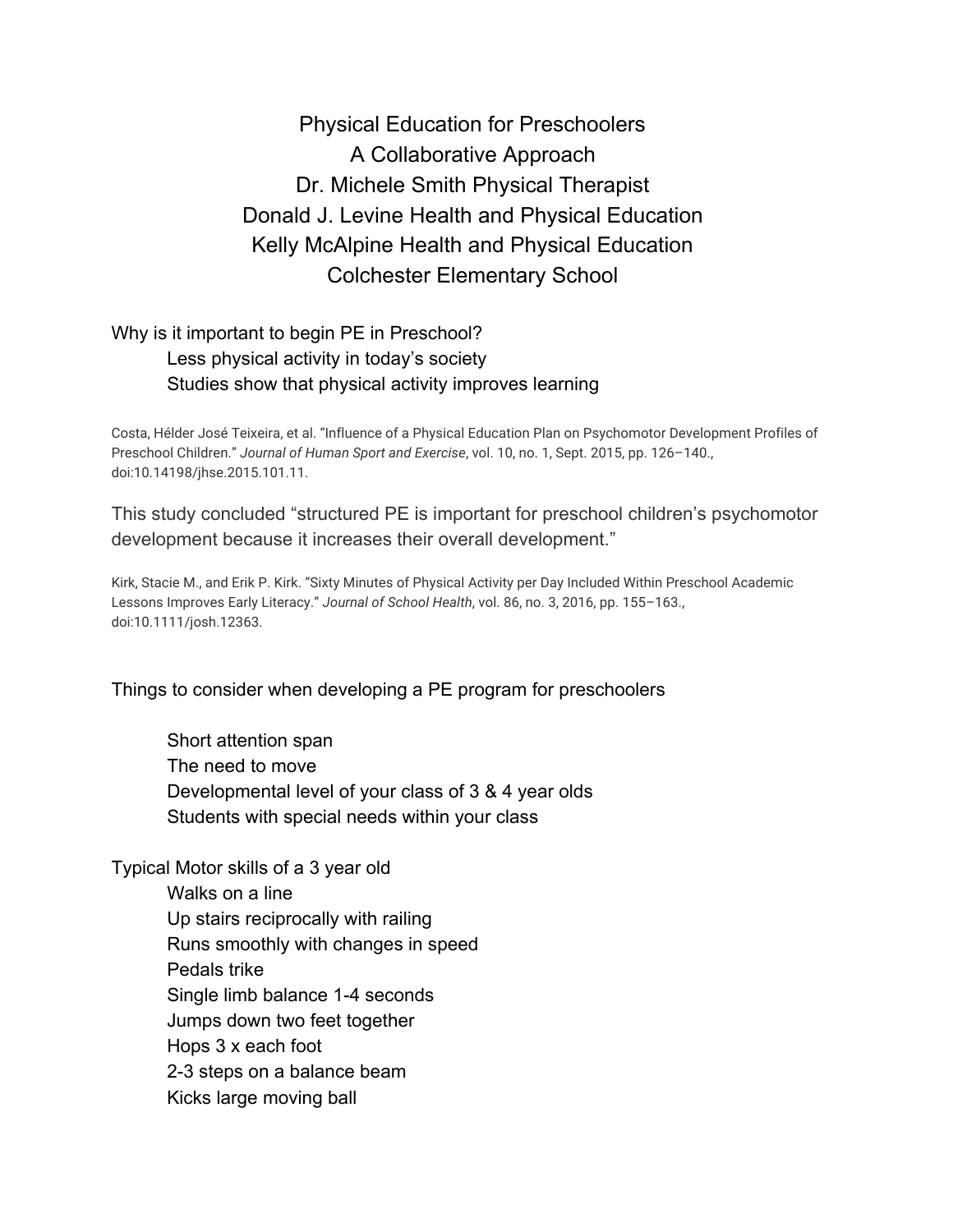Catches a bounced ball Catches a 9 inch ball with arms and body

Typical motor skills of a 4 year old

Walks forward heel to toe

Walks part way on a balance beam

**Gallops** 

Single limb balance 4-8 seconds

Hops 5-8 times

Up stairs reciprocally no railing

Down reciprocally with railing

Standing broad jump forward 8-10 inches

Advances one leg forward with overhand throw

How can a Physical Therapist benefit your program?

Assist in adapting/modifying activities for any children with special needs Knowledge of therapy type equipment that may be of use to adapt positioning within the PE environment

Screening for children that may require gross motor evaluations

Formal gross motor evaluations once recommended through the PPT or 504 process

Colchester's Preschool Physical Education is structured like:

5 centers for specific gross motor skills The skills are usually all part of a larger theme ie eye hand coordination Class is broken up into 5 small groups and is lead by an adult for each group Physical Educator gives directions to the class for each center at the beginning of the class mostly so that the adults leading each group know the activities Some units are done with the whole class instead of in centers Preschool PE classes are shorter than a typical class period Physical Educator plans the PE units and the centers within each unit with input from the PT as needed